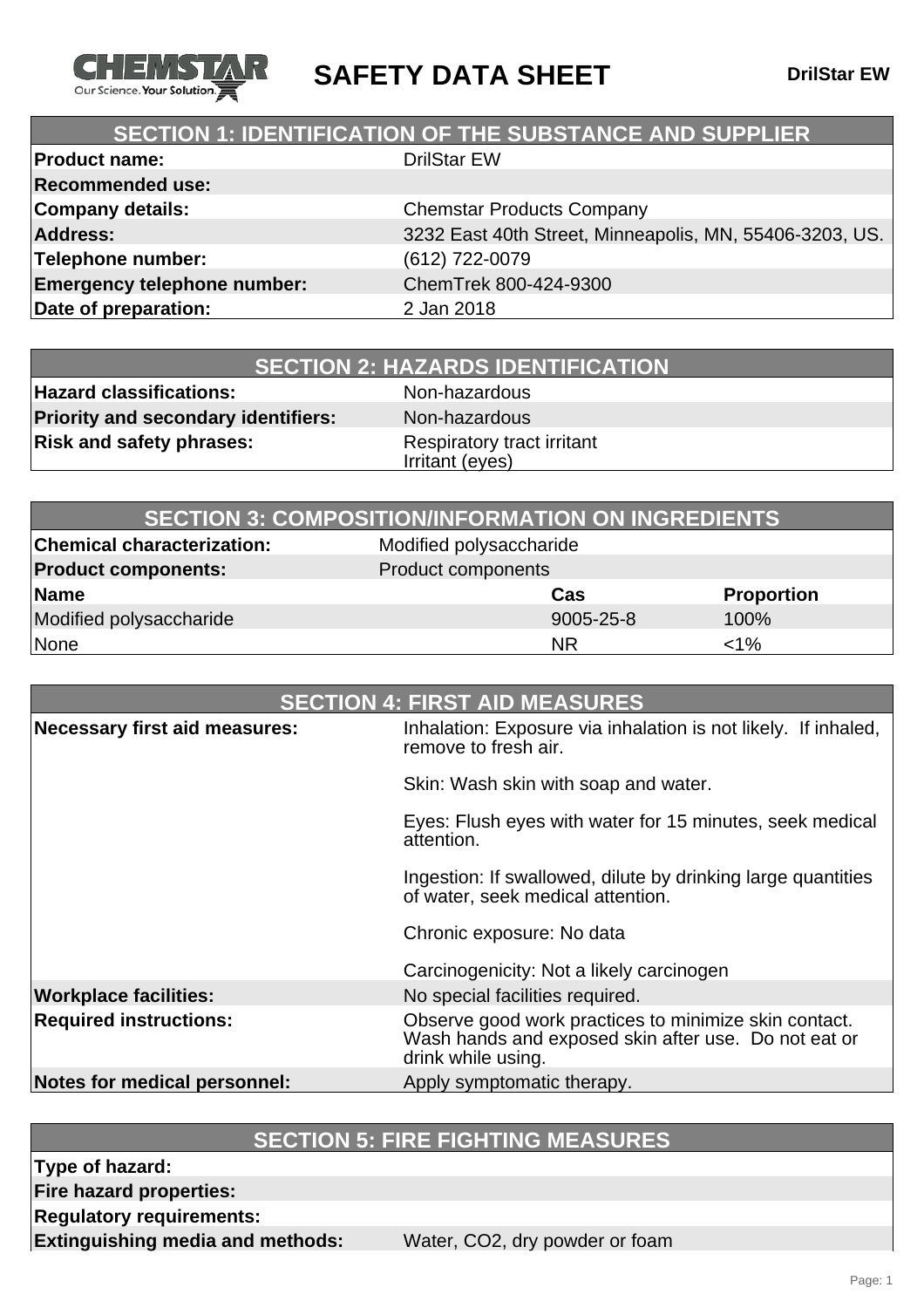

**SAFETY DATA SHEET** DrilStar EW

### **Hazchem code:**

**Recommended protective clothing:** When fighting a major fire, wear full protective clothing including breathing apparatus.

### **SECTION 6: ACCIDENTAL RELEASE MEASURES**

**Emergency procedures:** Sweep up and flush area with water.

Caution: Wet floors may be slippery when material is present. Avoid production of dust.

| <b>SECTION 7: HANDLING AND STORAGE</b> |                                                                                      |
|----------------------------------------|--------------------------------------------------------------------------------------|
| <b>Precautions for safe handling:</b>  | Avoid practices which produce dust. Store away from<br>heat, flame and spark source. |
| <b>Regulatory requirements:</b>        | N/A                                                                                  |
| <b>Handling practices:</b>             | N/A                                                                                  |
| <b>Approved handlers:</b>              | Not required                                                                         |
| Conditions for safe storage:           | Store away from heat, flame and spark source                                         |
| Store site requirements:               |                                                                                      |
| Packaging:                             |                                                                                      |

| <b>SECTION 8: EXPOSURE CONTROL/PERSONAL PROTECTION</b> |                                                                                                                                            |
|--------------------------------------------------------|--------------------------------------------------------------------------------------------------------------------------------------------|
| <b>Workplace exposure standards:</b>                   |                                                                                                                                            |
| Application in the workplace:                          | Prevent exposure by using engineering controls, personal<br>protective equipment, and proper work practices. Avoid<br>the creation of dust |
| <b>Exposure standards outside the</b><br>workplace:    | TEL and EELs are not set at this time                                                                                                      |
| <b>Engineering controls:</b>                           | Ventilation as needed to control dust                                                                                                      |
| <b>Personal protection:</b>                            | Dust respirator (NIOSH/MSHA TC-21C-132) as needed.<br>Eye protection<br>Protective gloves                                                  |
| <b>References:</b>                                     | N/A                                                                                                                                        |

| <b>SECTION 9: PHYSICAL AND CHEMICAL PROPERTIES</b> |                                                                                                                                                                   |
|----------------------------------------------------|-------------------------------------------------------------------------------------------------------------------------------------------------------------------|
| Specify product data:                              | <b>Physical State: Solid</b><br>Solubility in water: appreciable<br>pH (4% sol): 7.0 - 10.0<br>Density (Lb./Cu. Ft.): 30 - 45<br>Appearance: course yellow powder |
| <b>Required specifications:</b>                    | N/A                                                                                                                                                               |
| <b>Further specifications:</b>                     | N/A                                                                                                                                                               |
| <b>Specific advice:</b>                            | N/A                                                                                                                                                               |

# **SECTION 10: STABILITY AND REACTIVITY**

**Stability of the substance:** Stable under normal conditions of use and storage